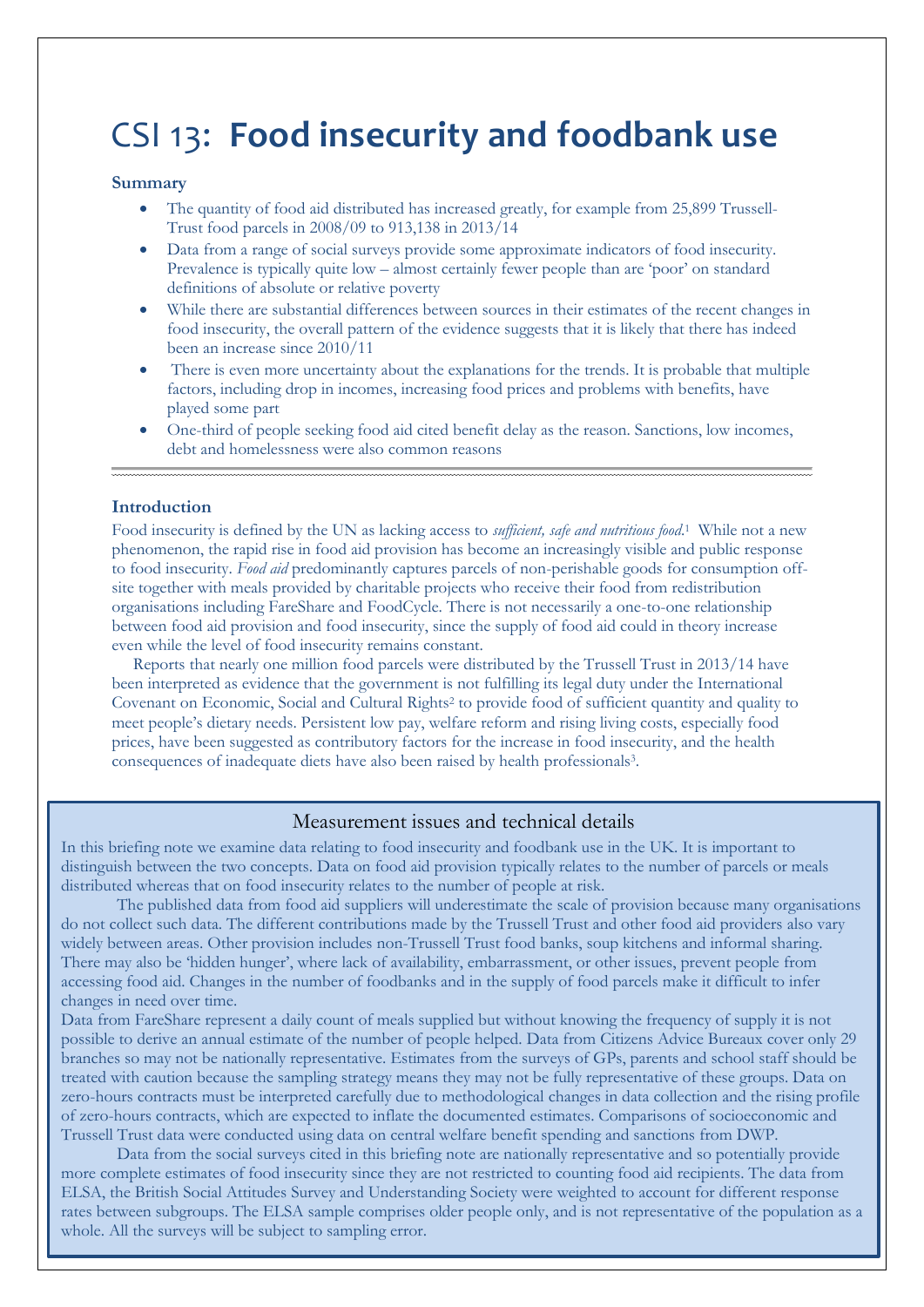In this briefing note we first look at the evidence on food aid provision and then turn to the issue of food insecurity. We attempt to make some rough estimates of changes over time in food insecurity but we must emphasize the limitations of the available data.

## **How has food aid changed over time?**

The Trussell Trust is the UK's largest foodbank network and the only provider to routinely collect data on food parcel distribution. Figure 1 illustrates the sharp rise in the distribution of food parcels. Since 2008/09 the number of food parcels has increased progressively and this has escalated since 2011/12. The most recent data show that nearly one million food parcels were distributed by the Trussell Trust in 2013/14. The number of Trussell Trust foodbanks also rose from 201 to 421 over this period and their coverage widened: the number of UK local authorities containing a Trussell Trust foodbank increased from 16 to 251<sup>4</sup> . This expansion of the Trussell Trust food bank network means their data has limited use





# **Who receives food aid, and why?**

for estimating increases over time in demand for food aid, because supply has risen alongside demand. However, evidence submitted to the All-Party Parliamentary Inquiry into Hunger in the UK cited increased demand at existing foodbanks<sup>5</sup>, suggesting that rising numbers of people receiving food aid is not just a reflection of increased supply. Furthermore, 59% of charities supported by FareShare reported rising food needs<sup>6</sup>.

**Figure 1: Number of food parcels distributed by the Trussell Trust, 2008/09 to 2013/14** *Source: Trussell Trust*  <http://www.trusselltrust.org/stats>

**Figure 2: Number of people receiving meals from FareShare daily, 2011 to 2013** *Source: FareShare* [http://www.fareshare.org.uk/wp](http://www.fareshare.org.uk/wp-content/uploads/2014/03/FareShare-provides-food-for-1-million-meals-a-month.pdf)[content/uploads/2014/03/FareShare-provides-food](http://www.fareshare.org.uk/wp-content/uploads/2014/03/FareShare-provides-food-for-1-million-meals-a-month.pdf)[for-1-million-meals-a-month.pdf](http://www.fareshare.org.uk/wp-content/uploads/2014/03/FareShare-provides-food-for-1-million-meals-a-month.pdf)

Figure 2 similarly shows an increase in the number of FareShare-provided meals, with a larger rise between 2012 and 2013. FareShare sources surplus food from within the food system and redistributes this to charitable projects, including – but not limited to – those working with homeless people, breakfast clubs, women's refuges, lunch clubs for older people and afterschool children's projects.

There is little information available on the characteristics of people receiving food aid. Between 2011 and 14, two-thirds of recipients of Trussell Trust food parcels were adults and one-third were children; these figures were consistent over time<sup>7</sup>. Survey data by parenting website Netmums and the Trussell Trust revealed that 2.5% of working families had received food parcels<sup>8</sup>. Small studies reveal substantial variation in the characteristics of recipients<sup>9</sup>. FareShare data identifies men, BME groups and homeless people as more likely to receive meals<sup>10</sup>.

People accessing food did so for a range of reasons, illustrated in Figures 3 and 4.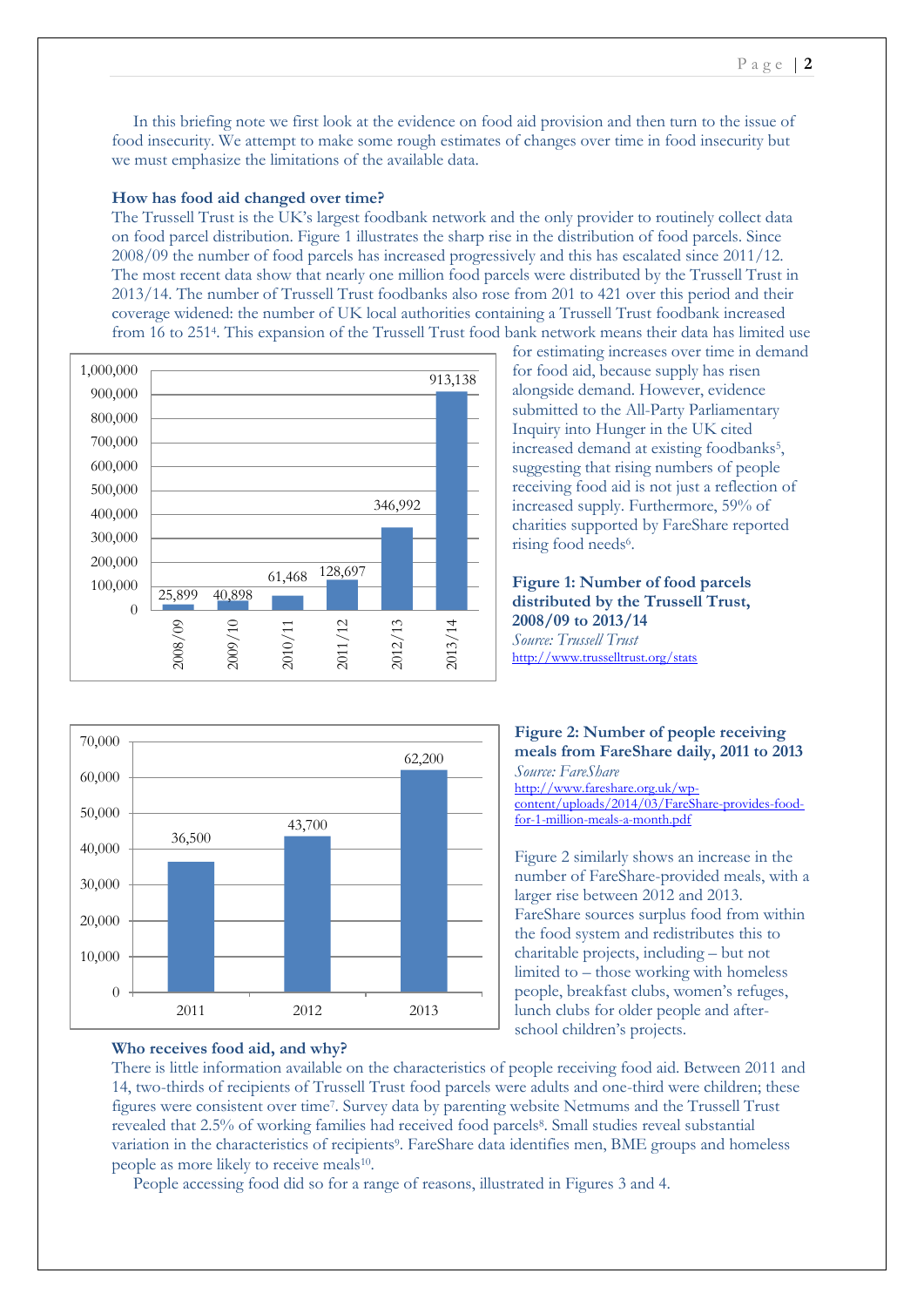# **Figure 3: Reasons for referral from 29 branches of the Citizens Advice Bureaux over one month, spring 2013**

#### *Source: Citizens Advice Bureaux*

[http://www.citizensadvice.org.uk/index/policy/policy\\_publications/er\\_benefitsandtaxcredits/cr\\_benefitsandtaxcredits/citizens](http://www.citizensadvice.org.uk/index/policy/policy_publications/er_benefitsandtaxcredits/cr_benefitsandtaxcredits/citizens_advice_bureaux_foodbank_survey.htm) [\\_advice\\_bureaux\\_foodbank\\_survey.htm](http://www.citizensadvice.org.uk/index/policy/policy_publications/er_benefitsandtaxcredits/cr_benefitsandtaxcredits/citizens_advice_bureaux_foodbank_survey.htm)



Figure 3 shows that problems with benefits accounted for the majority of foodbank referrals. Delays, sanctions and refusal of benefits together accounted for over half of referrals. Homelessness and family breakdown accounted for a small proportion of referrals. Other reasons included job loss, low pay and domestic violence.

#### **Figure 4: Reasons for referral from Trussell Trust foodbanks, first half of 2014/15** *Source: Trussell Trust*

<http://www.trusselltrust.org/resources/documents/foodbank/mid-year-2014-2015.pdf>



Figure 4 shows that people were referred to Trussell Trust foodbanks for similar reasons as the Citizens Advice Bureaux data. Benefit delays were the single largest reason, although more than one in five people cited low incomes as the cause. Further research suggests that people mainly turn to food banks because of an immediate income crisis.

# **Wider measures of food insecurity**

Although data on food insecurity is not routinely collected in official surveys, a range of data from other sources can help provide some indications about levels and trends in food insecurity in the UK. The Low Income Diet and Nutrition Survey, conducted in 2003-2005 with a sample of materially-deprived individuals, included a module on food insecurity using questions drawn from US surveys (where food insecurity is examined more consistently). Overall, 29% of respondents were identified as experiencing food insecurity, which was especially prevalent in single-person working households (40%) and loneparent households (43%)11. This survey has not been repeated so unfortunately it is not possible to examine change over time.

 Several other surveys provide estimates of food insecurity at single points of time: 16% of 522 GPs surveyed by the practitioner's magazine Pulse in 2013 reported referring patients to foodbanks in the past 12 months<sup>12</sup>. Research by parenting website Netmums and the Trussell Trust in 2014 revealed that 56%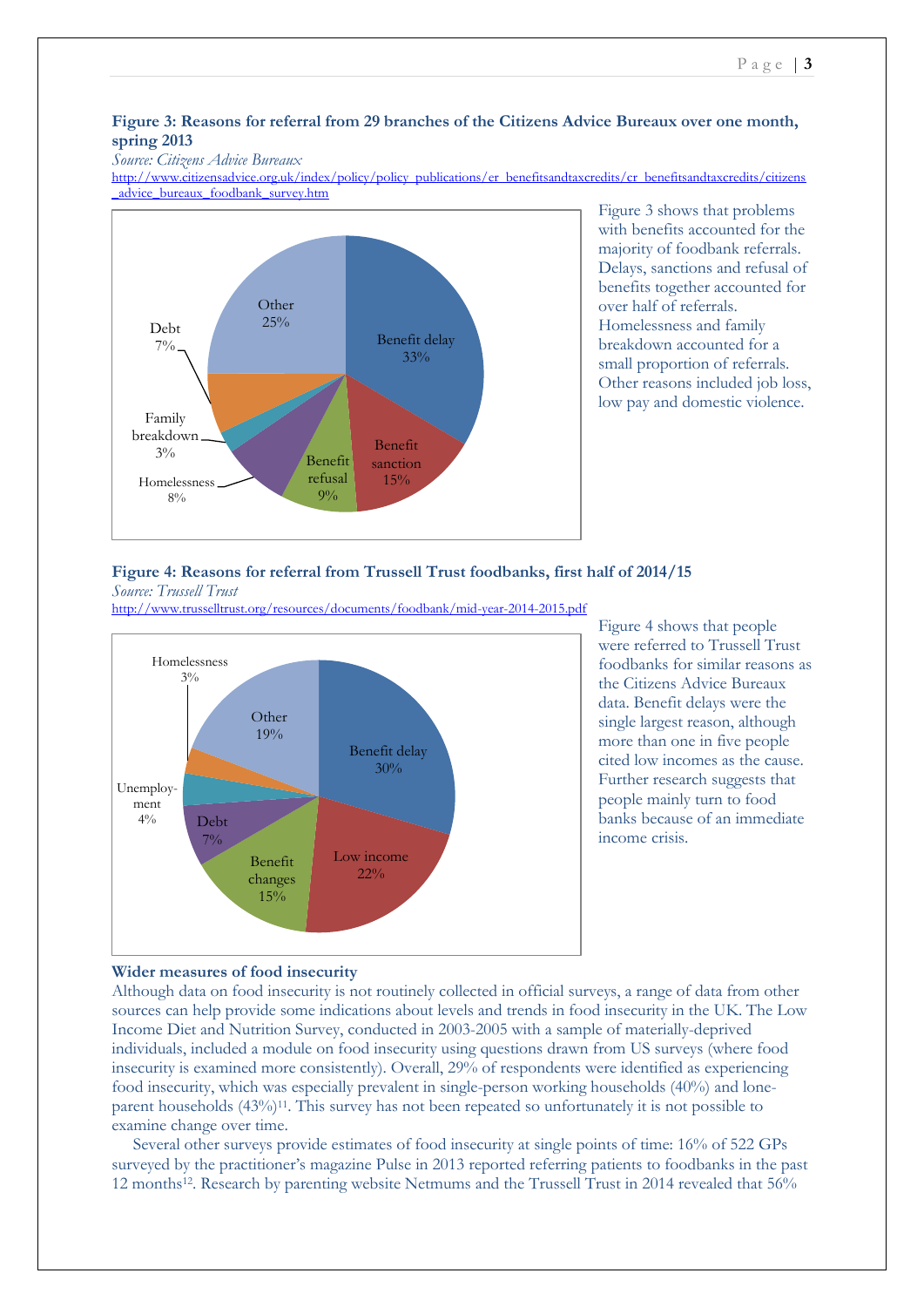of working families had bought cheaper, lower quality food, and 20% of parents had chosen between paying bills and buying food in the last 12 months<sup>13</sup>. Similarly, half of school staff surveyed in London in 2012 said children did not eat breakfast because their families could not afford it and 61% reported giving food to pupils at their own expense<sup>14</sup>.

 In addition, there are some data sources which do enable us to look at change over time for particular subgroups of the population. Data from the English Longitudinal Study of Aging (ELSA) suggest that food insecurity is a growing problem in people aged 50 and older. The proportion of older people who reported that having too little money stopped them buying their first choice of food items rose significantly from 5.3% in 2004 to 9.1% in 2012. The proportion of older people who reported that they (or someone else in their household) had skipped meals or reduced the size of their meals in the last year because there wasn't enough money for food also rose significantly from 1.6% in 2004 to 2.8% in 2012.

 Questions on hosting family and friends provide a further measure of the vulnerability of households' food supplies. Understanding Society survey data indicated that the proportion of families who could not afford for their children to host a friend for tea or a snack every month decreased significantly from 5.3% in 2009 to 4.4% in 201215, suggesting that food insecurity among families with children may have fallen over time. On the other hand, the proportion of respondents to the British Social Attitudes Survey who reported struggling financially rose significantly from 17.4% to 19.6% between 2010 and 2013.

#### **Figure 5: Trends in food insecurity, 2004-2013**

*Source: Trussell Trust, FareShare, ELSA, Understanding Society, British Social Attitudes Survey*



 Figure 5 combines the different data sources discussed in this briefing note to provide an overview of estimates of change over time in food insecurity and food aid provision. At one extreme the sharp increase in Trussell Trust-provided meals (blue line) contrasts, at the other extreme, with the small decline in families who could not afford to host their children's friends (light blue line). In between are a number of other sources all pointing to increases in food insecurity. Thus FareShare-provided meals (red line), the number of households who were struggling financially (orange line) and the number of over-50s in England compromising their food choices (green line) or missing meals (purple line) for financial reasons all show increases since 2010.

 On balance, then, it is reasonable to conclude that food insecurity in Britain has grown. To be sure, the increase in Trussell Trust food parcels clearly exceeds the growth of food insecurity captured in other sources, which is not surprising given the expansion of the foodbank network. Crucially, however, while Trussell Trust data alone almost certainly overstate the scale of the increase in food insecurity, combining data from these sources does suggest that food insecurity is a growing problem in the UK. While there is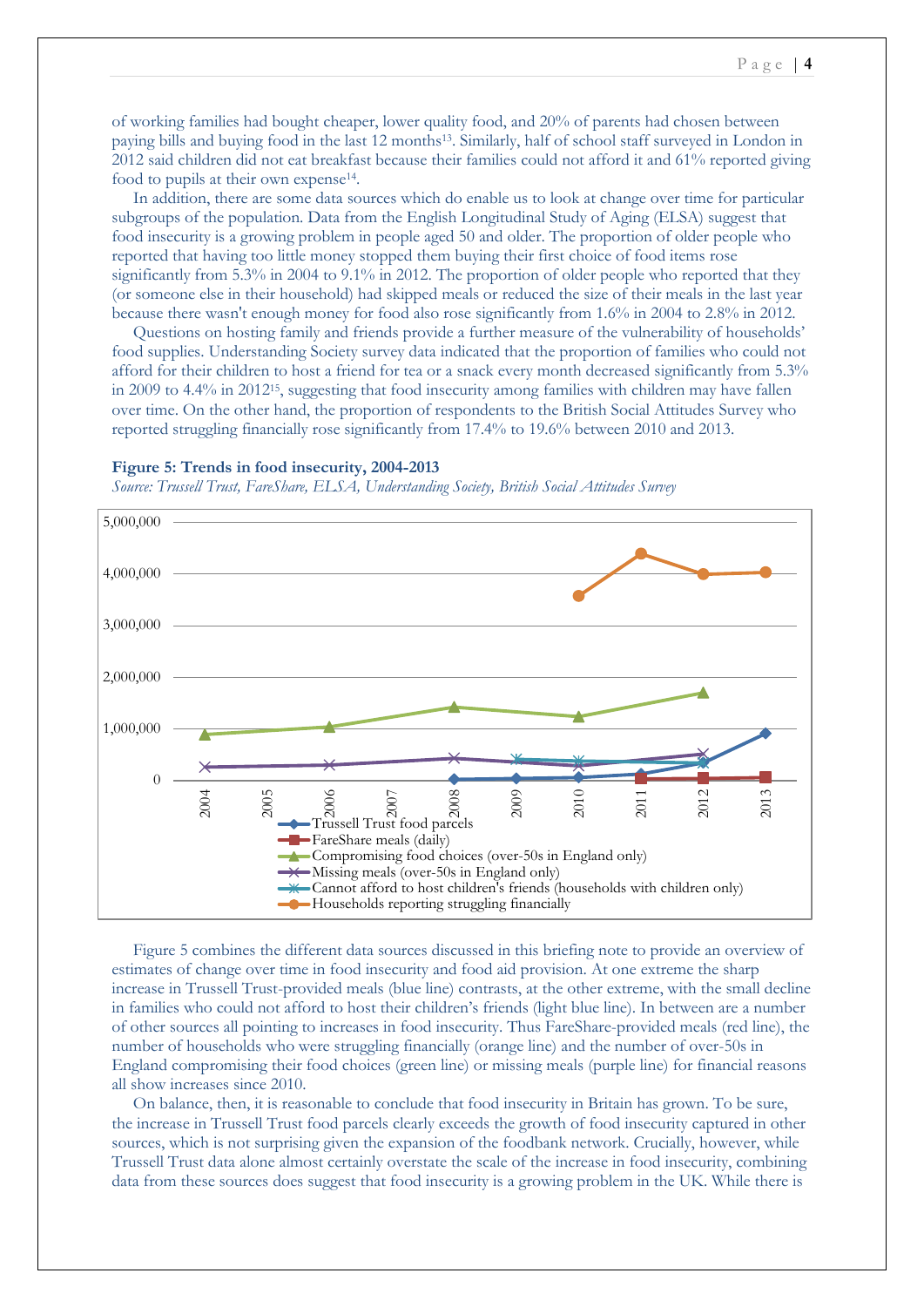## **What explains the rise in food insecurity?**

The probable increase in food insecurity needs to be understood in the context of changes in poverty more generally. While the percentage of the population in absolute poverty has been in long term decline, there was a slight increase (from 8.6% of the population in 2009/10 to 9.1% in 2012/3) as the effects of the recession on living standards became apparent <sup>16</sup> . This suggests that the increase in the number of people at risk of food insecurity may in part be due to falling incomes. Other potential factors include rising food costs and welfare reform.

## *Low pay and insecure employment*

Low incomes can affect people who are working as well as those claiming benefits. Some foodbank users are employed so welfare reform is unlikely to be the sole cause of the increased use. However, work does not necessarily provide sufficient protection against poverty: the Joseph Rowntree Foundation reported that in 2011/12, 6.7 million of the 13 million people living in relative poverty in the UK were in a family where somebody worked, the first time where in-work poverty exceeded out-of work poverty<sup>17</sup>. The rise in zero hours contracts may also have increased vulnerability to in-work poverty because such contracts have no minimum number of hours and employees are only paid for the hours they work. In 2007, 165,000 people or 0.6% of the workforce was employed on zero-hours contracts18; this had risen to 586,000 (1.9%) in 2013 and 697,000 (2.3%) in 2014<sup>19</sup> .

#### *Rising food costs*

Rising food costs are also important because this places greater pressure on household budgets even if incomes (adjusting for the overall rate of inflation) are stable. This is clearly true for food prices, which rose by 12% in real terms between 2007 and 2012. UK households spent 17% more on food in 2012 than 2007 but purchased 4.7% less food, and total energy intake reduced by 4.1%. The lowest income quintile spent 22% more and bought 5.7% less, indicating a disproportionate impact on food purchasing in this group20. Food price increases were also greater for healthier foods, making healthy diets less affordable over time<sup>21</sup>.

#### *Welfare reform*

The rise in foodbank use has occurred alongside significant social changes, notably the Welfare Reform Act 2012 which tightened eligibility rules and reduced the incomes of some benefit recipients. Many commentators have linked these phenomena but clear comparisons over time are difficult. The value of benefits has also declined: between 2009 and 2014: benefits reduced by 8% for working-age adults, 7% for pensioners and 5% for children<sup>22</sup>. The New Policy Institute further estimated that 1.75 million families eligible for Jobseekers Allowance, Employment Support Allowance or Income Support saw the value of their benefits fall due to reductions in housing benefit, the under-occupation penalty, changes to Council Tax Support and the benefit cap.

Research combining Trussell Trust data with socioeconomic data has demonstrated links between welfare reform and foodbank use. More food parcels were distributed in local authorities that experienced larger cuts to central government welfare spending (each 1% reduction in central welfare benefits, excluding pension spending, was associated with a 0.16 percentage point rise in food parcel distribution), indicating rising food insecurity in response to welfare reform. These figures controlled for number of foodbanks and their length of operation so cannot be attributed to increased supply<sup>23</sup> .

 Benefit delays were cited by approximately one-third of foodbank users, shown in Figures 3 and 4 above. There exists no statutory time limit within which benefits claim decisions must be made, leaving claimants with no income during this time. Changes to target times mean it is not possible to compare delays for all benefits before and after welfare reform but data on waiting times for some benefits suggest increased delays. The National Audit Office reported in the six months following the replacement of Disability Living Allowance with Personal Independence Payments in April 2013 that DWP had made only 16% of the decisions it had expected to. Average waits were 28 days for terminally ill people (against an expected 10 days) and 104 for non-terminally ill people (against an expected  $74$  days) $^{24}$ . In this case, welfare reform can plausibly be linked with longer delays and increased risk of financial hardship.

 Benefit sanctions were cited by 15% of foodbank users in Figure 3. Sanctions are imposed on Jobseeker's Allowance and Employment Support Allowance claimants for failing to meet benefit